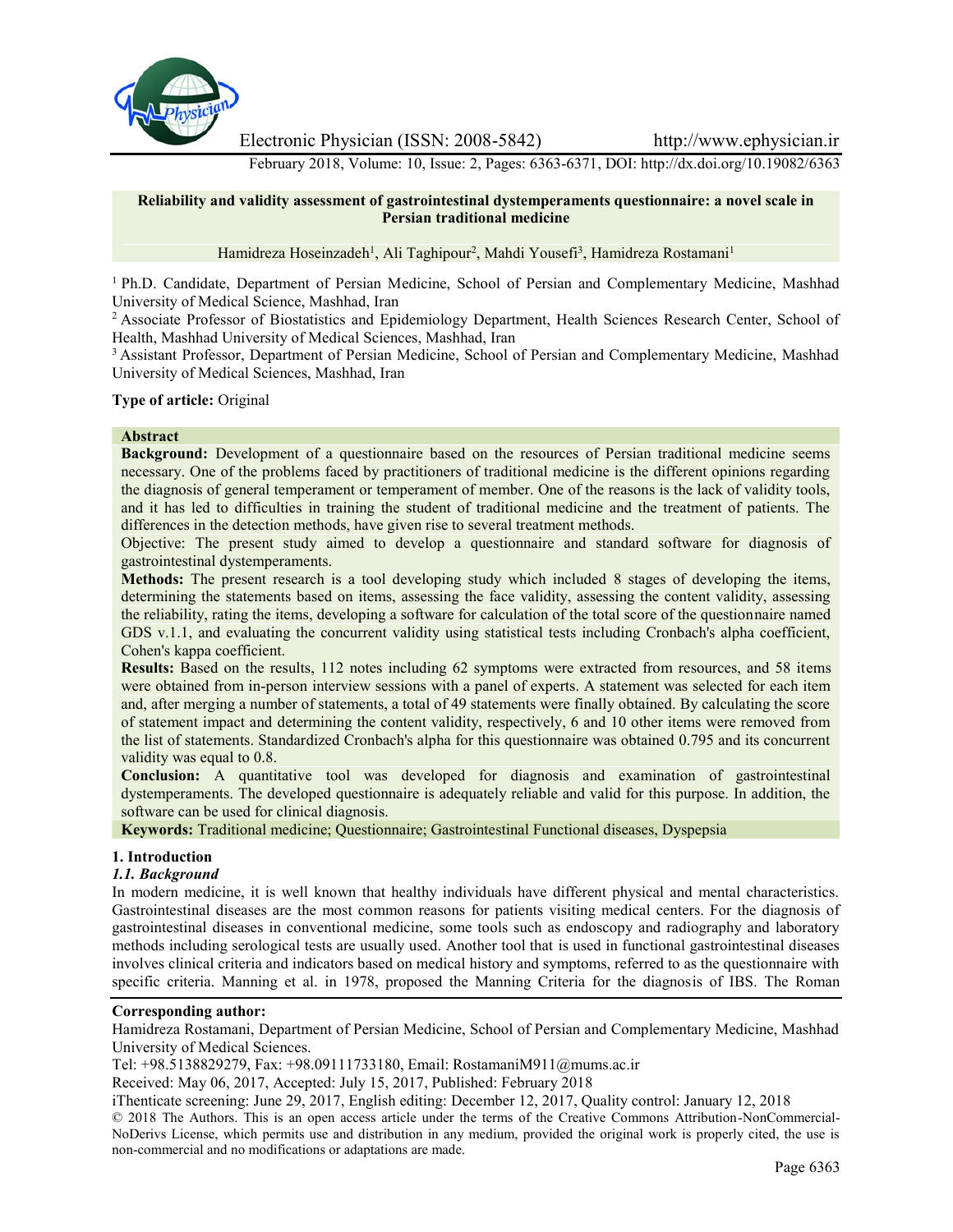Coordinating Committee, based in Rome, Italy, elicited and organized the views and comments of experts and researchers on functional gastrointestinal diseases using Delphi method, and later, issued the IBS diagnostic criteria in 1992 and the Functional gastrointestinal disorders (FGIDs) diagnostic criteria in 1994 within Rome I Criteria. This was revised in 1999 and reissued under the title of Rome II Criteria and later as Rome III Criteria in 2006. For the development of the latter, the views and comments of 87 experts in 14 committees consisting of 18 countries were elicited. The Rome Criteria is mainly based on clinical symptoms and medical History of symptoms for most functional gastrointestinal diseases (1, 2). One of the medical and health care systems in the world is Greek medicine or Unani Medicine which has its roots in the wisdom-based Persian medicine (3), and Avicenna's The Canon of Medicine as one of its main resources (4, 5). Persian Traditional Medicine is a comprehensive medical school which involves methods of diagnosis, etiology, and treatment. To maintain health and treat disease, this medical school, backed by thousands of years of science and experiments of Persians and other nations, emphasizes interpersonal differences (traditionally named Mezaj meaning temperament) (6). According to the World Health Organization, traditional medicine is the sum total of the knowledge, skills, and practices based on the theories, beliefs, and experiences indigenous to different cultures, whether explicable or not, used in the maintenance of health as well as in the prevention, diagnosis, improvement or treatment of physical and mental illness (7). In Persian traditional medicine, the medical history and examination tools are used to diagnose diseases (8). Temperament (Mezaj) is one of the fundamental concepts in Persian traditional medicine. Temperament is a general term implying the qualitative and quantitative state of an organ or the whole body, taking shape from a combination of the four elements. School of Persian traditional medicine considers a general temperament for the whole body and a specific one for each organ. Every organ can normally function in the case of having a natural temperament. Dystemperaments (traditionally called Suemezaj) occur when the natural temperament of an organ is disturbed for any reason. Depending on clinical symptoms, there are different types of dystemperament (8). In recent years, many studies have been conducted on the development of questionnaires based on foundations and principles of Persian traditional medicine (9-11).

# *1.2. Objectives*

This study was the first research that carried out the preliminary steps of developing an objective and easily applied scale for Mezaj determination in PTM. We developed a preliminary self-administered questionnaire according to indices, and assessed its reliability and validity. The review of other questionnaires also showed that some of these questionnaires have been developed for healthy people and cannot be applied to patients. Some other questionnaires measure only the general temperament of patients and are not sensitive to the disease or dystemperament of a specific body organ. Moreover, some of these questionnaires have never gone through expected stages of validation and standardization. The above-mentioned shortcomings, on the one hand, and the importance and prevalence of the temperaments of the gastrointestinal tract, on the other hand, necessitate the development of a specific questionnaire based on texts of Persian traditional medicine for gastrointestinal diseases. Therefore, the present study aims to develop a questionnaire and software for determining gastrointestinal dystemperaments using a rigorous, step-by step scientific method.

#### **2. Material and Methods**

The procedure of this cross-sectional study included four steps: Item Generation, Recruitment of Participants, Validity Process and Scoring. The present research was an applied and descriptive survey which aimed to develop a specialized tool with a Mixed based approach (a combination of Problem-based/ Profession based) for the diagnosis of gastrointestinal disorders based on paradigms of Persian traditional medicine. For this purpose, a questionnaire was developed for determining gastrointestinal dystemperaments and its validity and reliability were evaluated. Steps taken were as follows:

#### *2.1. Stage 1-2: Item development (Item generation) and determining the questionnaire statements*

For the development of the items, pool resources of Persian traditional medicine were selected using the criterion based conceptual-deductive model. Resources were selected based on the following criteria:

- Resources from different periods of medicine history.
- Available resources in Arabic.
- The dictionaries used included Arabic and Farsi.
- Expert panel approves the selected criteria and resources.
- Based on the above-mentioned criteria, 11 books were selected, including:
	- Firdous al-Hikmah (Abu al-Hasan Ali ibn Sahl Rabban al-Tabari, 2nd and 3rd centuries AH),
	- Kitāb Kāmil al-Sanā'a al-Tibbiyya (Ali ibn al-'Abbas al-Majusi 4<sup>th</sup> century AH),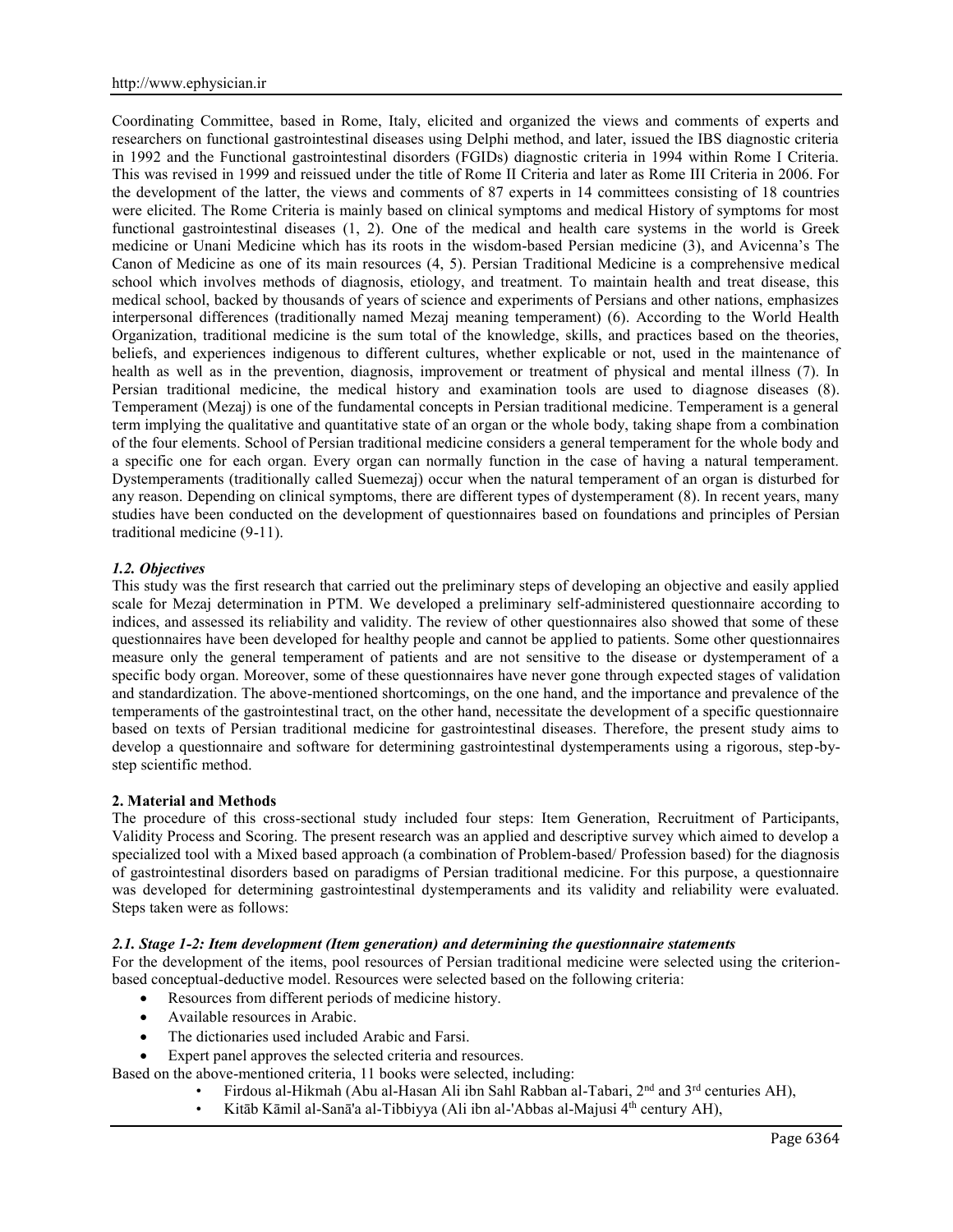- Hidayat al-Muta`allemin Fi al-Tibb (Al-Akhawyni Bokhari, 4<sup>th</sup> century AH),
- Al-Qanun fi Tibb ("The Canon of Medicine") of Avicenna  $(4<sup>th</sup>$  and  $5<sup>th</sup>$  centuries AH),
- Zakhireye Khwarazmshahi (Ismail Gorgani , 5<sup>th</sup> and 6th centuries AH),
- Teb Al-Akbar (Muhammad Akbar Arzani, 12<sup>th</sup> century AH),
- Moalejate Aghili (Mohammad Hossein Aghili Khorasani ,12th century AH)
- Kholasat Al- Hekmah (Mohammad Hossein Aghili Khorasani ,12th century AH)
- Eksir Azam (Mohammad Azam Khan, 13<sup>th</sup> century AH),
- Kitab Al-Ma'a (Abu Mohammed Abdellah Ibn Mohammed Al-Azdi)
- Jawahir al-lughah wa-Bahr al-jawahir (Muhammad ibn Yusuf al-Harawi)

Members of the expert panel were selected based on the following criteria:

- Having a Ph.D. in Persian Traditional Medicine.
	- Residents of Traditional Medicine who have passed three years of their education.

After the initial selection of resources, symptoms of gastrointestinal diseases, with a focus on dystemperaments, were extracted. Based on the data saturation principle, the books of any period were reviewed until data saturation in terms of concepts and symptoms was achieved. To sum up the differences between the findings and extract the initial themes, interview sessions and the panel of experts were held, and finally, a bank of items was developed. One statement was assigned to each of the items resulting from the first stage. Some items such as risk factors or mitigating factors were mentioned in a single question with a few concrete examples. For example, if the patient suffers from nausea, all foods and drinks that would exacerbate this symptom were included in a single question. Choices and scales varied depending on the item type. For instance, for a patient's mouth taste in a fasting state, the options bitter, salty, tasteless, sweet, and sour were used. Five-point Likert scale was used for items that there was a need to determine their frequency or intensity. Some of the items can be responded to by patients, while the result of the medical examination is decisive for others. For example, in terms of examination of the patient's abdomen or tongue color, the data entry criterion is the result of the physician's examination. The stage 2, included determining the questionnaire statements based on items obtained in the first stage.

# *2.2. Stage 3: Assessment of the face validity of statements*

For this purpose, 15 patients with digestive problems who visited the gastroenterology clinic of Ghaem Hospital of Mashhad University of Medical Sciences were selected to assess the statements in terms of the level of difficulty, appropriateness, and ambiguity. To reduce the number of statements, the impact factor method was used and those with an impact factor of greater than 1.5 were selected for further analysis.

# *2.3. Stage 4: Assessment of the content validity of statements*

For this purpose, 5 graduates and 4 Ph.D. students of Traditional Medicine, and also one epidemiologist were asked to evaluate and make their comments on the statements in terms of grammar, vocabulary, importance, significance, and Item allocation. Then, content validity ratio (CVR) and content validity index (CVI) were calculated. To assess these indicators, written comments of 14 graduates and Ph.D. students of Traditional Medicine were collected through special forms. According to Lawshe Table and considering the number of experts in the panel, the statements with a CVR of higher than 0.51 were retained (12). The selection of items was also based on a CVI of at least 0.7 (13). The same procedure was done for calculation of CVI.

# *2.4. Stage 5: Assessment of the reliability*

To measure the internal consistency, Cronbach's alpha coefficient was used and values greater than 0.7 were considered acceptable (14, 15). To evaluate this criterion, the questionnaire was filled out by 30 patients with digestive disorders visited the gastroenterology clinic of Ghaem Hospital and Imam Reza Hospital of Mashhad University of Medical Sciences.

# *2.5. Stage 6: Items rating*

To determine the numerical value of each item and the relevant scales, considering the structure and classes derived from the fifth stage, the views and comments of experts and scholars were elicited to be the basis for rating the items and their scales.

# *2.6. Stage 7: Development of a software for calculation of the questionnaire total score*

To determine the questionnaire total score on each of the four temperaments, software was developed which supplies the therapist with the final score of the examinees on each of the four qualities. This software was called gastrointestinal dystemperament scoring v.1.1.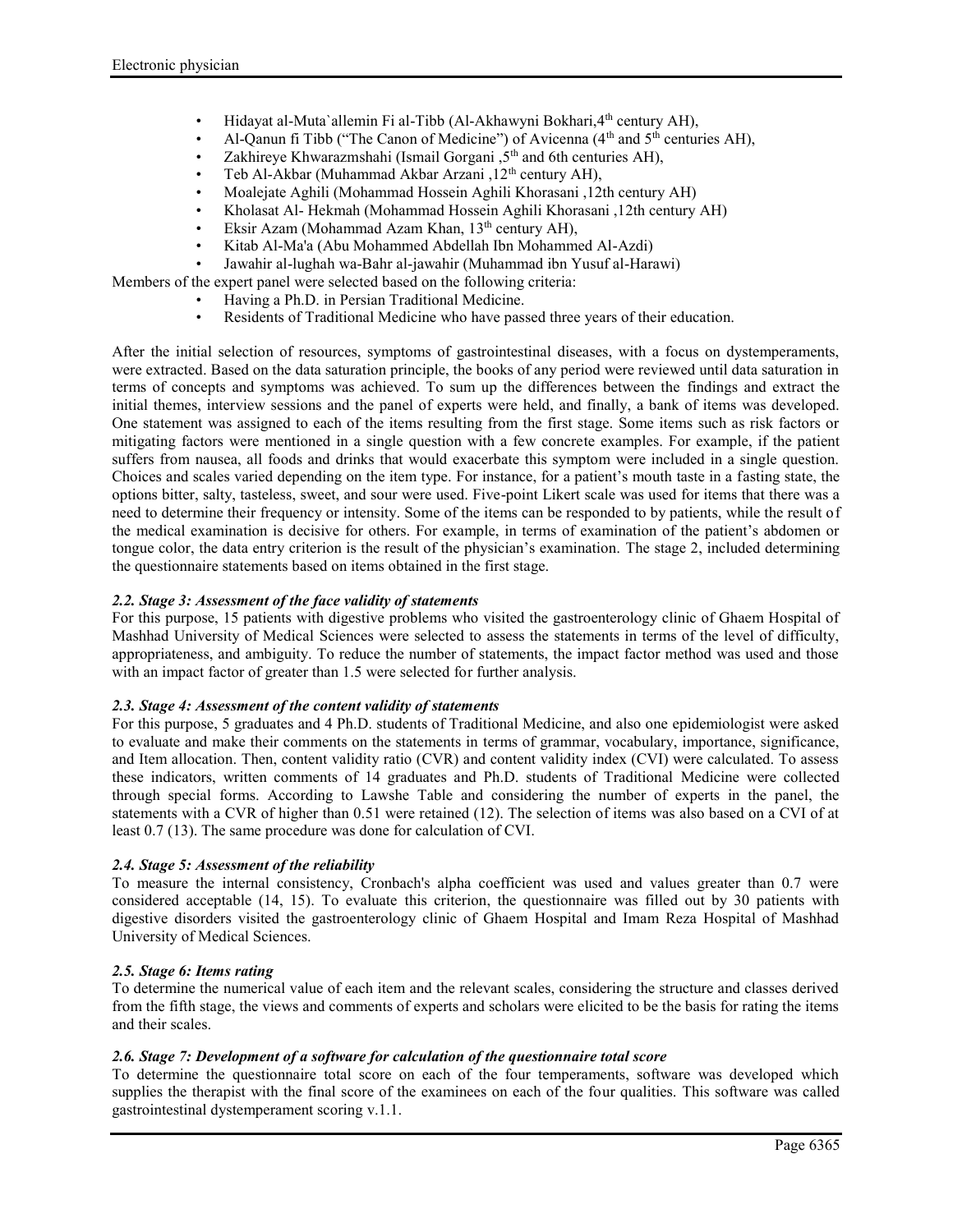# *2.7. Stage 8: Assessment of the concurrent validity*

In order to compare the results of determining gastrointestinal dystemperaments obtained from the software and those of in-person oral medical history elicitation, 10 patients were examined by two experts of traditional medicine, who were not involved in the development of the questionnaire, using the conventional non-survey method. Then, they were again examined for gastrointestinal dystemperaments using the questionnaire developed in this study. Finally, the concurrence between the results of experts and the questionnaire was assessed using Cohen's kappa coefficient (16). CVR and CVI were calculated using Excel 2010 and other statistical tests were performed in SPSS. The present study was approved by the Ethics Committee (IRMUMS.REC.1394.393). After briefing the participants on the research purpose and procedure, a written informed consent was obtained from them. They were assured that their personal information will be kept confidential.

# **3. Results**

In the literature review, 112 notes including 62 symptoms were extracted (8, 17-27). The theme of these notes was summarized in 17 notes during 10 interviews and 2 sessions of panels of experts. As a result, the initial bank of items included 58 items consisting of clinical symptoms ranging from complaints or findings of the physician during examination or recording the patient's medical history. After reviewing all these items, 49 statements were developed. Even the ambiguity of some of the terminology of traditional medicine and based on the feedback received from patients, statements were rewritten in a simple language, so that both their scientific and technical nature were preserved and they were understandable to patients. By calculating the impact factor, 6 statements were eliminated and the rest were assessed for content validity. Based on the criteria outlined in the CVR and CVI, the experts responded to relevant questions regarding each item. The results obtained from the calculation of these indices have been shown in Table1. The items that fail to earn the minimum passing score on these indices were those which contained objective symptoms, such as pulse, body appearance, and external soft edema. Another part of the eliminated statements included those which were difficult to be diagnosed by patients or the physician due to the impact of confounding factors, such as complexion, stomach tenderness, and volume of stool. In this stage, 10 other items were removed from the list of statements.

| <b>Fabre 1.</b> Hems, Coment vandry much (C v I), Coment vandry ratio (C v IV)<br>Items (The item statement) | <b>CVR</b>   | <b>CVI</b> | Cronbach's | Results |
|--------------------------------------------------------------------------------------------------------------|--------------|------------|------------|---------|
|                                                                                                              |              |            | Alpha      |         |
| How is the taste of the patient's mouth when fasting?                                                        |              |            | 0.762      | Accept  |
| How is the status of the patient's mouth dryness and humidity?                                               | $\mathbf{1}$ | 0.92       | 0.754      | Accept  |
| Do you have drooling during sleep?                                                                           | $\mathbf{1}$ | 0.92       | 0.738      | Accept  |
| How is your appetite, most days?                                                                             | $\mathbf{1}$ | 0.78       | 0.766      | Accept  |
| Do you get nauseated?                                                                                        | 0.71         | 0.78       | 0.750      | Accept  |
| Taking which foods or drinks exacerbates this condition?                                                     | 0.71         | 0.78       | 0.768      | Accept  |
| Taking which foods or drinks improves this condition?                                                        | 0.71         | 0.78       | 0.769      | Accept  |
| Do you suffer from vomiting?                                                                                 | 0.55         | 0.78       | 0.756      | Accept  |
| Taking which foods or drinks exacerbates this condition?                                                     | 0.55         | 0.75       | 0.768      | Accept  |
| Taking which foods or drinks improves this condition?                                                        | 0.55         | 0.75       | 0.766      | Accept  |
| Do you suffer from heartburn?                                                                                |              |            | 0.804      | Accept  |
| Taking which foods or drinks exacerbates this condition?                                                     | 1            | 0.9        | 0.782      | Accept  |
| Taking which foods or drinks improves this condition?                                                        | $\mathbf{1}$ | 0.9        | 0.778      | Accept  |
| Do you suffer from acid belching after having a meal?                                                        | 1            | 0.85       | 0.746      | Accept  |
| Taking which foods or drinks exacerbates this condition?                                                     | 0.85         | 0.85       | 0.764      | Accept  |
| Taking which foods or drinks improves this condition?                                                        | 0.57         | 0.85       | 0.766      | Accept  |
| Do you normally feel thirsty during the day? (apart from the cases resulted from                             |              | 0.85       | 0.823      | Accept  |
| the extreme heat and high activity)                                                                          |              |            |            |         |
| Do you have a feeling of heaviness and fullness after having a meal?                                         | 1            |            | 0.746      | Accept  |
| Do you suffer from gastric traction after having a meal?                                                     | 0.71         | 0.8        | 0.744      | Accept  |
| If the answer to above question is "Yes", which food causes this condition more                              |              | 0.8        | 0.762      | Accept  |
| frequently?                                                                                                  |              |            |            |         |
| Do you have a feeling of lightness and comfort in the stomach (stomach                                       |              | 0.8        | 0.745      | Accept  |
| emptiness) a few hours after having a regular meal with normal volume?                                       |              |            |            |         |
| How many hours after having a meal do you feel you need to defecate?                                         | 0.57         | 0.85       | 0.765      | Accept  |
| Do you suffer from bloating in the stomach after having a meal?                                              |              | 0.85       | 0.747      | Accept  |

**Table 1.** Items, Content validity index (CVI), Content validity ratio (CVR)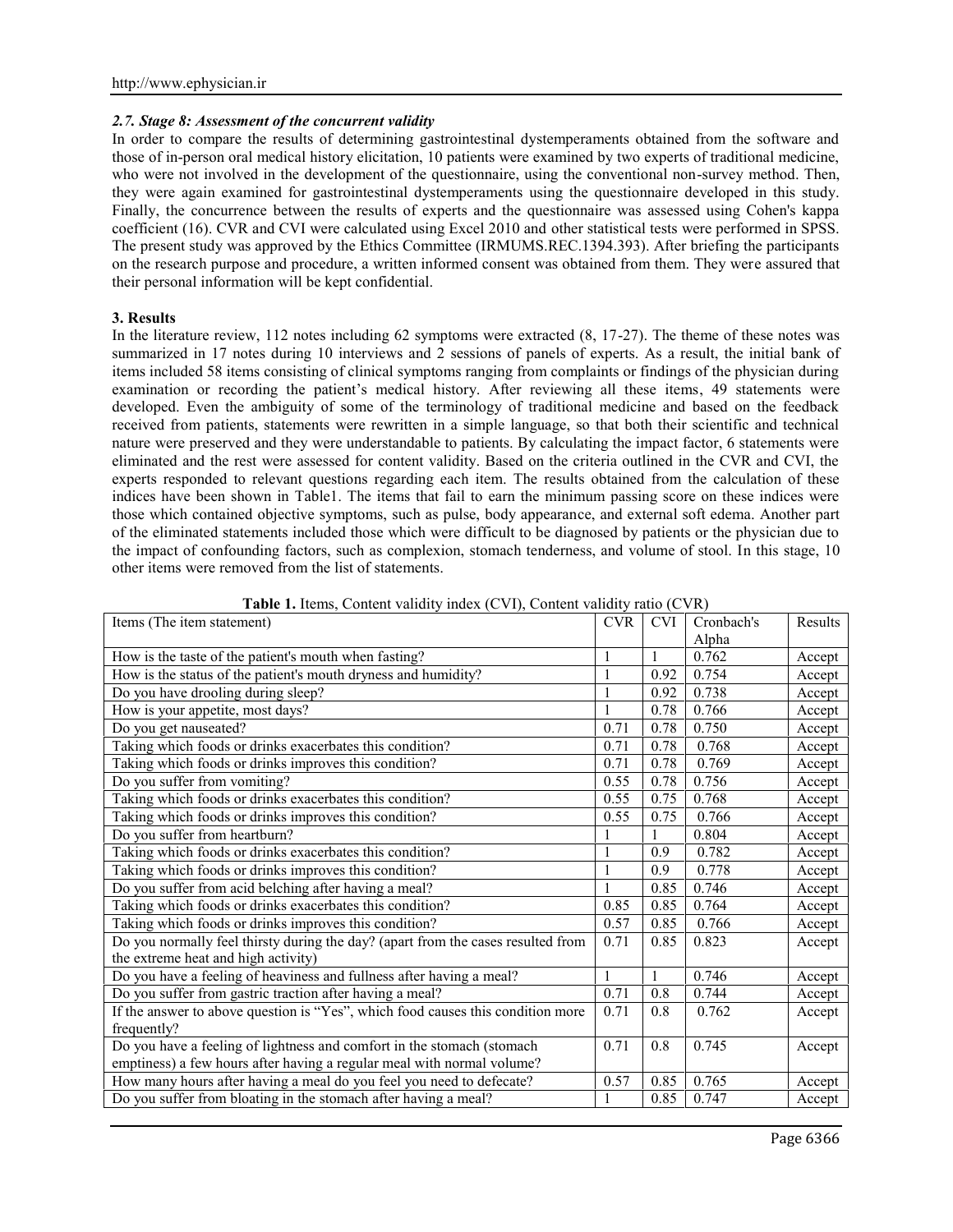| Taking which foods or drinks exacerbates this condition?                       | 1        | 0.85 | 0.762 | Accept |
|--------------------------------------------------------------------------------|----------|------|-------|--------|
| Taking which foods or drinks improves or reduces this condition?               | 0.85     | 0.85 | 0.768 | Accept |
| Can you tolerate starvation?                                                   |          | 0.85 | 0.752 | Accept |
| What kind foods and drinks do you often feel like?                             |          | 0.85 | 0.762 | Accept |
| Do you suffer from bloating in the intestine after having a meal?              |          |      | 0.762 | Accept |
| Have you ever noticed undigested food in your stool? (as pieces of eaten food) | 0.57     | 0.85 | 0.761 | Accept |
| How is the status of your defecation?                                          |          |      | 0.770 | Accept |
| How is the consistency of your stool?                                          | 0.71     | 0.85 | 0.787 | Accept |
| How much is your stool volume?                                                 | 0.48     |      |       | Reject |
| Is the patient's stool bloated (swollen)?                                      | 0.24     |      |       | Reject |
| Pulse length                                                                   | $\theta$ |      |       | Reject |
| Pulse width                                                                    | $\theta$ |      |       | Reject |
| Pulse frequency                                                                | $\theta$ |      |       | Reject |
| Pulse consistency                                                              | $\theta$ |      |       | Reject |
| Body appearance                                                                | 0.28     |      |       | Reject |
| Stomach tenderness                                                             | 0.49     |      |       | Reject |
| Complexion                                                                     | 0.14     |      |       | Reject |
| Does the patient show any symptom of unusual swelling?                         | 0.38     |      |       | Reject |
| Abdomen percussion (abdomen examination)                                       | 0.85     | 0.85 | 0.801 | Accept |
| What is the color of patient's tongue?                                         | 0.85     | 0.85 | 0.793 | Accept |

The results obtained from the assessment of internal consistency using Cronbach's alpha coefficient have been calculated. According to the results, all the items have obtained an acceptable score. The Standardized and non standardized alpha coefficients for this questionnaire were 0.795 and 0.772, respectively. These values represent the acceptable reliability of this questionnaire. To calculate the final score of the patient on the four qualities, the numerical value of the items was determined as follows: A) The range of scores for the items for which Likert scale was used, was determined to be between 1 and 10. For example, for drooling during sleeping, the choices were determined to be "No", "Never", "Sometimes", "Often", and "Always", with scores of 1, 3, 5, 8, and 10, respectively. B) The coefficient and weight of categories and subcategories and their relevant items are not the same. To decide in this regard, the panel of experts was used. Each of the experts weighted the categories, subcategories, and items based on the expert views, clarification of texts, and clinical experiences. For the sake of unity, the total score of patients was assumed to be 100. Then, based on the categories and subcategories of the fifth stage, the significance of categories was determined by assigning them the scores, the sum of which was 100. Finally, the scores announced by the experts were the basis for rating (Figure 1).



**Figure 1.** Diagram classification of symptoms and their relative weights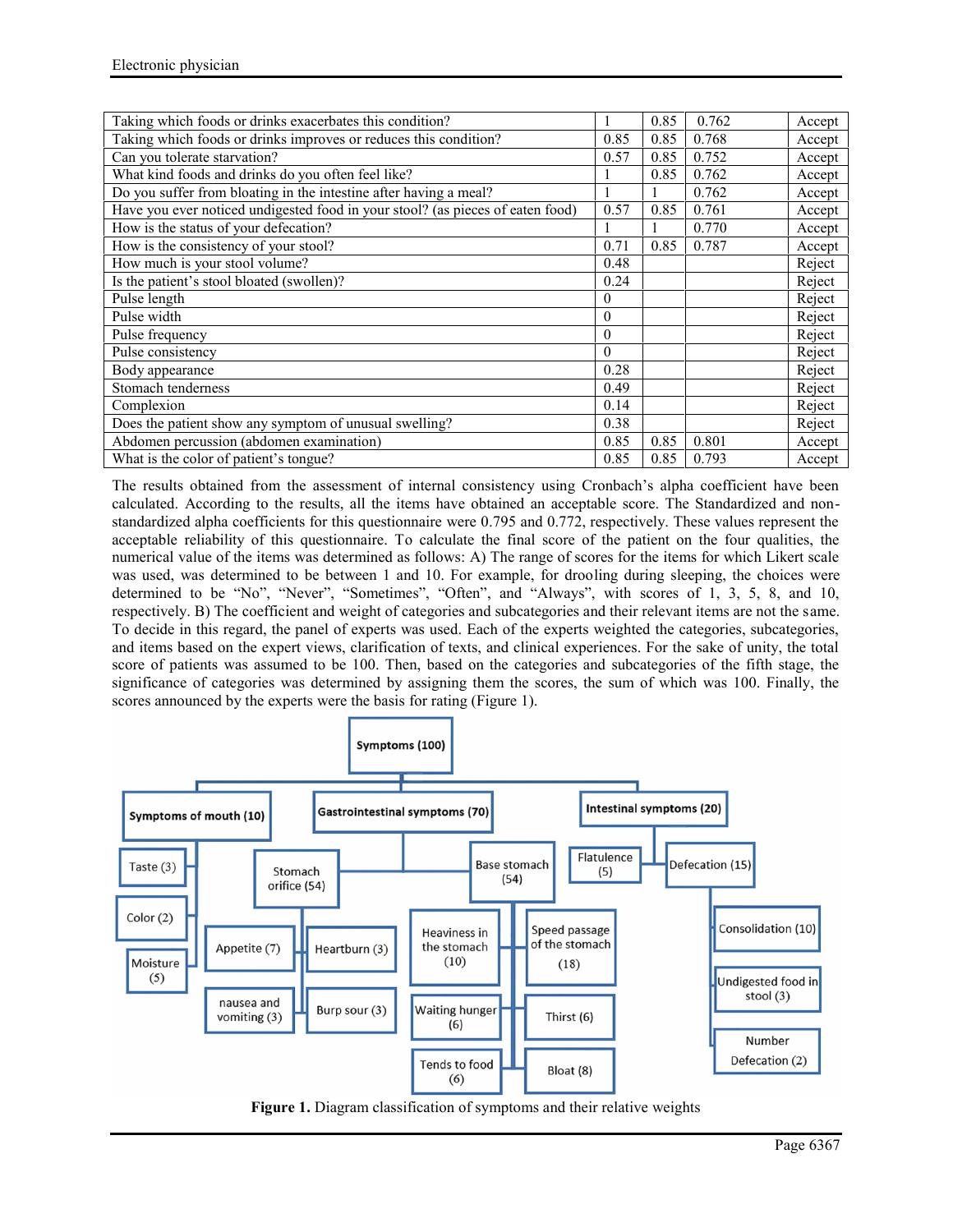Scores and coefficients of each item were applied to the developed software. Initially, Excel was used to assess how to calculate the final score. After approval of the final development, specialized software was used. In the final assessment of the reliability of results, the final comments of two traditional medicine experts on the type of gastrointestinal dystemperament of 10 patients were compared with the software evaluation. The concurrence of results was assessed using Cohen's kappa coefficient (Table 2).

| Index    | Kappa coefficient |
|----------|-------------------|
| Heat     | 0.83              |
| Cold     | 0.95              |
| Moisture | 0.92              |
| Dryness  | 0.80              |

**Table 2.** The agreement based on the kappa coefficient

#### **4. Discussion**

The issue of temperament is one of the principles of Persian medicine. In conventional medicine, no direct equivalent to this concept can be found in conventional medicine. However, individual differences in gene level to active metabolites in the cell are referred to as genomics, proteomics, and metabolomics in new studies. Therefore, a relation can be traced between these sciences and temperament (28, 29). Scholars of Persian traditional medicine considered a specific temperament for each of the body organs as well as for each person, classified as organ temperament and individual temperament in one of the classifications. Brain, liver, and heart, referred to as the head body organs, are three decisive organs in the temperament of other parts and the general temperament of individuals (30). In fact, it is the interaction between the temperaments of these three organs that influences the temperaments of other body organs. If living conditions including nutrition, exercise, sleep, and mental action of a person are in accordance with nature, it is expected that the resultant of the organ temperament of the head body organs and other organs be consistent with the general temperament. This means that if one's general temperament is warm, the temperament of the gastrointestinal tract, brain, heart, liver, spleen, kidneys, and other organs is inclined to warmth. Non-codified clinical experience suggests that in the current situation there is an increasing contribution of chemicals in food and pharmaceutical products, and unfavorable conditions of life and psychological problems, different body organs are influenced by specific confounding variables which predispose them to a variety of dystemperaments. In this case, the resultant of temperaments of different organs may be inclined to two conflicting qualities. For instance, the gastrointestinal tract may show symptoms of coldness, while there are some signs of warmth in the brain at the same time. In other words, in the absence of sufficient experience in differentiating causes from effects, the therapist may be confused in diagnosing the temperament or dystemperament of an organ and general temperament of a patient. This confusion also strongly affects the treatment protocol and sometimes leads to the administration of diametrically opposing drugs (in terms of the four qualities). Hence, diagnosis of temperaments and dystemperaments of body organs is of greater importance in today's life. Some efforts are underway to develop a standard measure of temperament which indicates the attention paid to the significance of this issue by researchers and therapists. Salmannejad et al. are developing and validating a self-report questionnaire for determining the temperaments in the age group 40-60. This questionnaire can be applied for determining the general temperament only in healthy individuals (30). Shahabi et al., in their study, used a 100-item questionnaire for determining the temperaments related to symptoms of the four temperaments domination. Some items of the questionnaire do not exist in traditional medicine resources. In addition, the authors have not described the process of development and validation. The participants in this study were, by default, assigned to one of the four categories of blood, yellow bile, black bile, and phlegm, and it is not clear whether these refer to the temperament or dystemperament of individuals. On the other hand, no column was dedicated to moderate individuals or those with the domination of one quality (31). Nasseri et al. proposed a 32-item questionnaire for the measurement of the four qualities (cold, warm, dry, and moist). Although this questionnaire is simple and smooth in items and statements and is based on the original sources of traditional medicine, no evidence of its validity and reliability has been provided by authors (32).

Mozaffarpur et al. used two questionnaires for determining the general temperament and the gastrointestinal tract temperament of patients participated in a clinical study, without mentioning the process of their development and validation (33). Roshandel et al. (2015) applied two 26-item and 56-item questionnaires for determining the natural temperament and transverse temperament. The content validity of these questionnaires was approved by 5 experts of traditional medicine, and their reliability was assessed through a pilot study on 15 patients. Some items of these questionnaires such as nasal fins status, lip shape, lip size, and mouth shape were not consistent with the resources of traditional medicine. All participants were assigned to one of the four temperaments of blood, yellow bile, black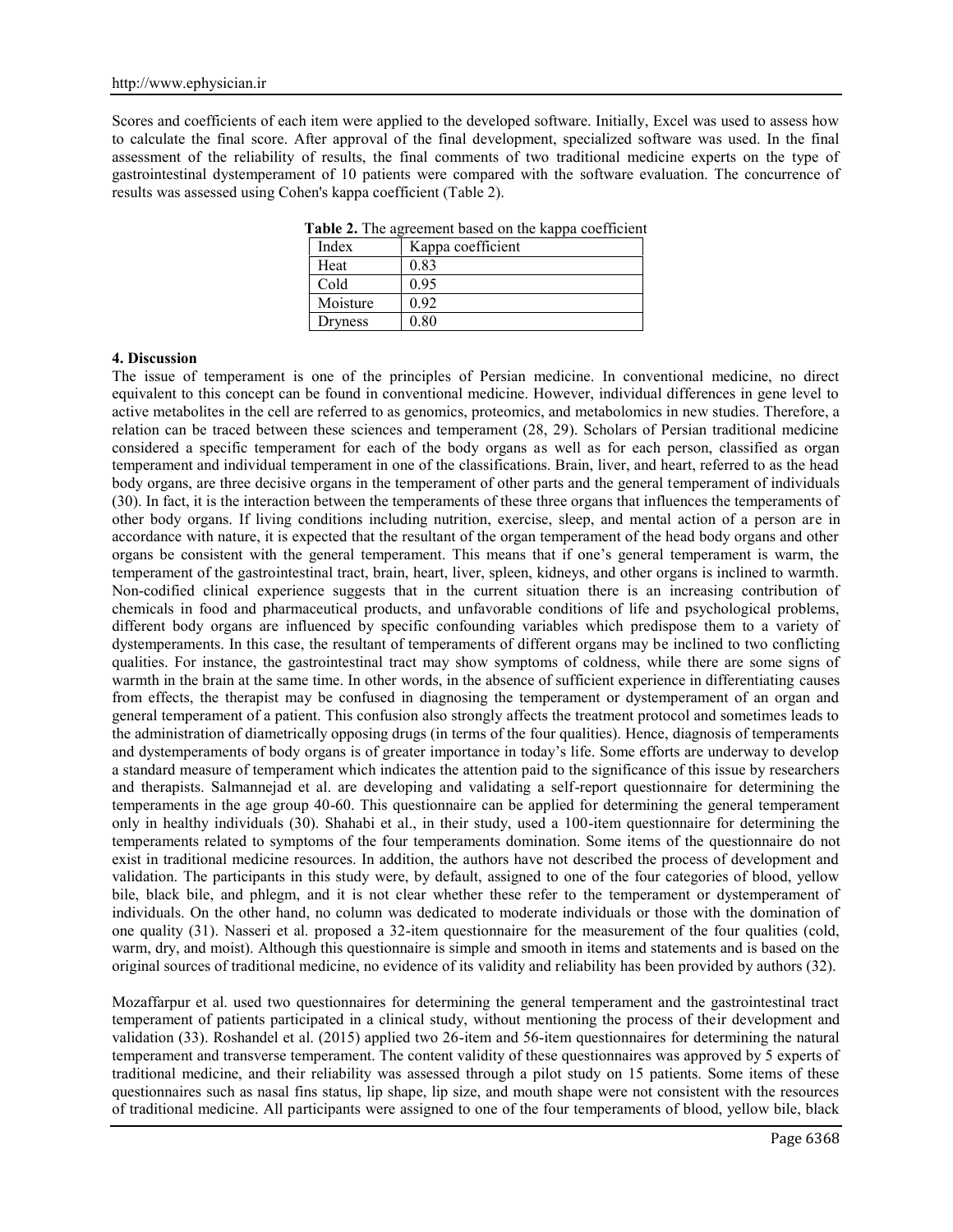bile, and phlegm, representing the temperament domination, and could not be applied to healthy individuals. In addition, the status of individuals with moderate temperament and those with the domination of one quality is not known in these questionnaires (34). Ahmadi et al. (2014) developed a 48-item questionnaire for the assessment of nature temperament which was evaluated by a panel of experts consisting of traditional medicine, epidemiology, nutrition, and dermatology experts. The items were not mentioned in their paper. Most questions were related to childhood conditions, and a number of respondents were not able to remember childhood conditions. It seems that this questionnaire has been developed to be applied to healthy individuals (35). The above analytic review shows that each of the developed tools has their own strengths and weaknesses. One of their common weaknesses is that organ temperament has not been taken into account. In addition, the materials and methods have not been stated in a methodological way. The questionnaire developed in the present study is based on organ temperament, the experts panel was used in its development, its statistical analysis was performed under the supervision of a statistics experts and an epidemiologist, the items bank was extracted from the authentic Persian traditional medicine, and the end result is developed in the form of software for the ease of therapists. In assessing the content validity, pulse, stomach and gastrointestinal tract tenderness, stool volume, complexion, and agitation gained the lowest score. This can be caused by the following: Diagnosis of pulse indicators such as tenderness, strength, speed, length, height, and so on does not have a special position in everyday clinical activities, and considering them requires great skill and spending sufficient time. Pulse parameters are highly affected by so many factors (confounding variables) that it is difficult to make an association between them and the gastrointestinal tract temperament. Rather than representing the gastrointestinal tract temperament, pulse is an indicator of the heart temperament. Therefore, despite the emphasis of traditional medicine texts on pulse-related parameters in gastrointestinal diseases, this indicator did not gain the passing grade to be included in the questionnaire. Another item was stomach and the gastrointestinal tract tenderness. Although this item attracted the attention of traditional medicine experts compared to those related to pulse, complexion, and stool volume, it did not gain the passing grade with regard to the number of experts and Lawshe Table. Two relatively specific items for the gastrointestinal tract (i.e. stool volume and bloated stool) did not gain the passing grade. This may be due to the difficulty of diagnosing this symptom for patients, especially in the case of bulky, bloated stool. Similarly, general symptoms of complexion and external soft edema did not gain the minimum acceptable score. One of the reasons for this can be the relationship of these symptoms with the liver and its dystemperaments, according to experts. In the assessment of the content validity in the present study, indicators related to the mouth including tongue color, mouth taste, and drooling were among the symptoms which were approved by experts, although they were apparently not related to the stomach and intestine. Therefore, they were included in the questionnaire for the diagnosis of the gastrointestinal tract dystemperaments. The small number of specialists and graduates of traditional medicine and patients was one of the limitations of the questionnaire development process. Since this questionnaire did not aim to diagnose the gastrointestinal diseases, many of the patients visiting the gastroenterology clinic who suffered from organic diseases such as peptic ulcers, inflammatory bowel disease, hemorrhoids, intestinal polyposis, and gastrointestinal tract malignancies were not included in the study. This reduced the number of patients filling out the developed questionnaire. The purpose of this questionnaire was to determine different types of dystemperament of the gastrointestinal tract. Hence, other symptoms of gastrointestinal diseases were excluded from the items bank. The authors hope to resolve the limitations as much as possible in next versions of this software. In this study there are some limitation facing researchers, including the inadequacy of traditional medicine specialists. By inviting a number of experts from different cities as well as the participation of several senior Ph.D. students, the problem was solved. Another limitation of the study was the different opinions of the experts on some of the items, which were solved by using statistical methods. Moreover, a joint meeting was held to discuss the items in order to reach a relative agreement regarding the discussed items. In this study the first questionnaire of determination temperament of one member with statistical and scientific process is developed. It is suggested to perform future studies with more samples taken from patients and practitioners of traditional medicine. A member temperament questionnaire with statistical process has been performed for the first time, and its application will be facilitated through software development.

# **5. Conclusions**

A questionnaire was developed in this study for the measurement of gastrointestinal dystemperaments based on the signs and symptoms listed on the main sources of Persian traditional medicine and eliciting the views and comments of the panel of experts and Ph.D. students of traditional medicine. Its reliability and validity were assessed using a different method. This questionnaire can be helpful in the diagnosis of the temperaments and dystemperaments of the gastrointestinal tract as well as follow-up and evaluation of treatment outcomes.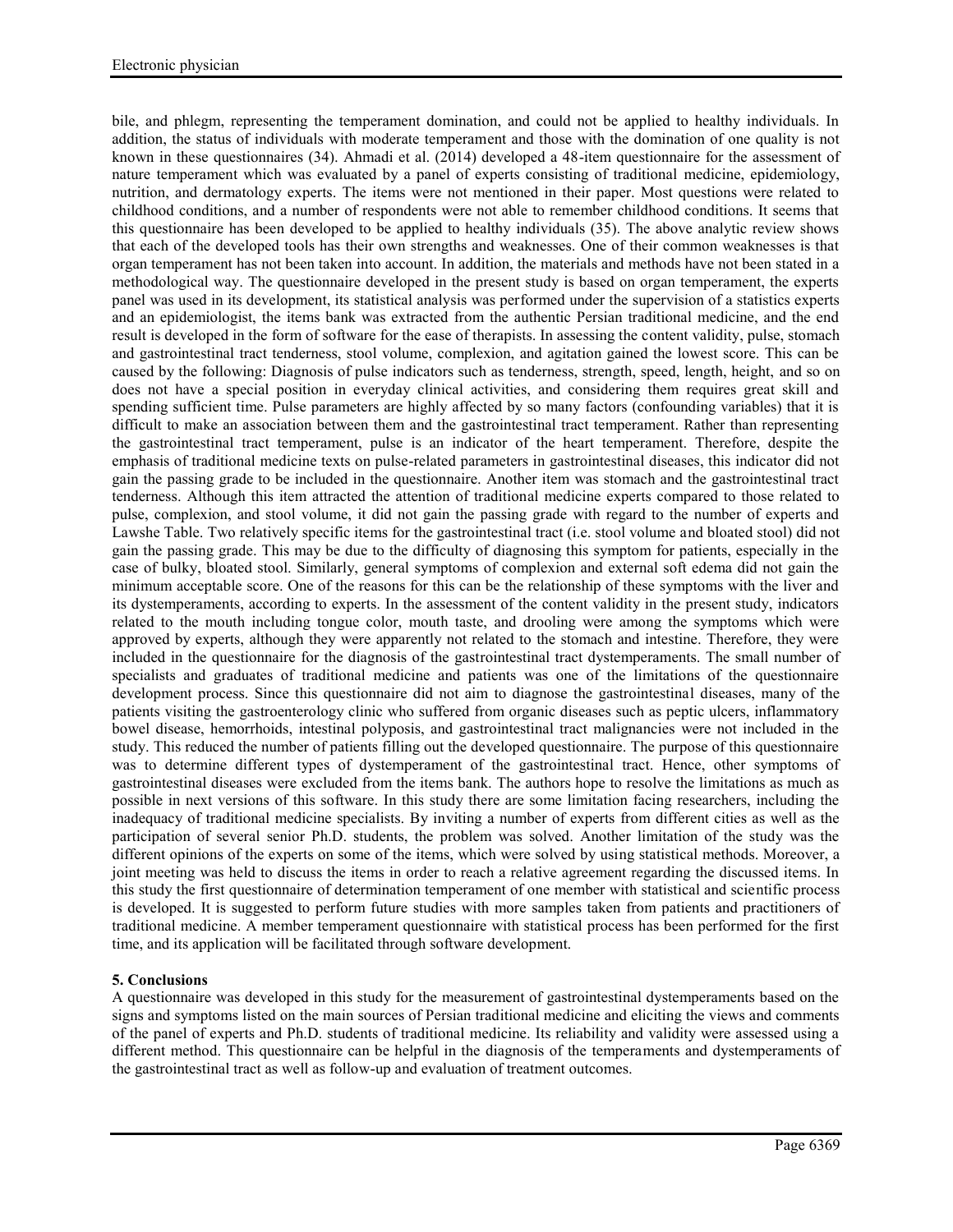#### **Acknowledgments:**

The present study was extracted from a Ph.D. thesis in Persian Traditional Medicine registered under the code 931557 in Mashhad University of Medical Sciences. The authors would like to thank the members of the experts panel: Dr. Khodadoust from Shahid Beheshti University of Medical Sciences, Dr. Abbasian from Tehran University of Medical Sciences, Dr. Motevaseliyan, Dr. Tavakoli, Dr. Feizabadi, and Dr. Anoushirvani from Mashhad University of Medical Sciences; PhD assistants of Traditional Medicine: Dr. Jafarnejad, Dr. Ghorbanzadeh, Dr. Mehri, Dr. Ghayour, Dr, Rostamani, Dr. Tavassoli, Dr. Gholampour, Dr. Eslami, Dr. Mohammadzadeh, Dr. Naghedi, Dr. Delshad, Dr. Mahjour, and Dr. Mahboub; Mr. Esmaeilnia, and the staff of the gastroenterology clinic of Ghaem Hospital and Imam Reza Hospital of Mashhad and Research Department of Mashhad University of Medical Sciences who helped us in this research.

# **Conflict of Interest:**

There is no conflict of interest to be declared.

# **Authors' contributions:**

All authors contributed to this project and article equally. All authors read and approved the final manuscript.

#### **References:**

- 1) Thompson WG, Longstreth GF, Drossman DA, Heaton KW, Irvine EJ, Müller-Lissner SA. Functional bowel disorders and functional abdominal painGut. 1999; 45 Suppl 2: II43-7. PMID: 10457044, PMCID: PMC1766683.
- 2) Longstreth GF, Thompson WG, Chey WD, Houghton LA, Mearin F, Spiller RC. Functional bowel disorders. Gastroenterology. 2006; 130(5): 1480-91. doi: 10.1053/j.gastro.2005.11.061. PMID: 16678561.
- 3) Kasper Braunwald Fauci and Hausa Longo Jameson. Harrison's Principles of Internal Medicine, 17th Edition Mcgraw Hill medical publishing division London. 2008.
- 4) Syed Zillur Rahman. Unani Medicine in India during 1901–1947. New Delhi. 1994; 13(1): 97-112.
- 5) Syed Zillur Rahman. Arab Medicine during the Ages. New Delhi. 1996; 14(1-2): 1-39.
- 6) Borowitz SM, Cox DJ, Tam A, Ritterband LM, Sutphen JL, Penberthy JK. Precipitants of constipation during early childhood. J Am Board Fam Pract. 2003; 16(3): 213-8. doi: 10.3122/jabfm.16.3.213.
- 7) PMID: 12755248.
- 8) World Health Organization. National Policy on Traditional Medicine and Regulation of Herbal Medicines: Report of a WHO Global Survey. Geneva, Switzerland: World Health Organization; 2005.
- 9) Aghili Khorasani MH. Kholassat Al-Hekmah (The Principals of Traditional Persian Medicine). 1st ed. Qom: Esmaeilian; 1385: 474-81, 853-63.
- 10) Mojahedi M, Naseri M, Majdzadeh R, Keshavarz M, Ebadini M, Nazem E, et al. Reliability and Validity Assessment of Mezaj Questionnaire: A Novel Self-report Scale in Persian Traditional Medicine. Iran Red Crescent Med J. 2014; 16(3): e15924. doi: 10.5812/ircmj.15924. PMID: 24829785, PMCID: PMC4005447.
- 11) Yousefifard M. Determining the relationship between hot and cold temperament with blood, biochemical, cardiovascular and respiratory indicators in students of Tehran University of Medical Sciences. Tehran: Department of Physiology, Tehran University of Medical Sciences, 2010.
- 12) Yousefi M, Vaez Mahdavi MR, Hosseini SM, Bahrami A, Davati A, Kamalinejad M, et al. Clinical Evaluation of Commiphora Mukul, a Botanical resin, in the Management of Hemorrhoids: A randomized controlled trial. Pharmacogn Mag. 2013; 9(36): 350-6. doi: 10.4103/0973-1296.117832. PMID: 24124288, PMCID: PMC3793341.
- 13) Lawshe CH. A quantitative approach to content validity. Personnel Psychology. 1975; 28: 563-75. doi: 10.1111/j.1744-6570.1975.tb01393.x.
- 14) Hyrkäs K, Appelqvist-Schmidlechner K, Oksa L. Validating on Instrument for Clinical Supervision using an Expert Panel. Int J Nurs Stud. 2003; 40(6): 619-25. doi: 10.1016/S0020-7489(03)00036-1. PMID: 12834927.
- 15) Munro BH. Statistical methods for health care research. 4th Edition, Philadelphia: Lippincott, Williams & Wilkins; 2005.
- 16) Bland JM, Atman DG. Statistic Note: Cronbach Alpha. BMJ (Clinical research ed.) 1997; (7080): 314-572.
- 17) Fleiss JL, Levin B, Paik MC. The measurement of interrater agreement. Statistical methods for rates and proportions. 1981; 2: 212-36. doi: 10.1002/0471445428.ch18.
- 18) Aghili SMH, Aghiil Treatments. Institute of Studies in Medical History, Islamic and Complementary Medicine. 2008.